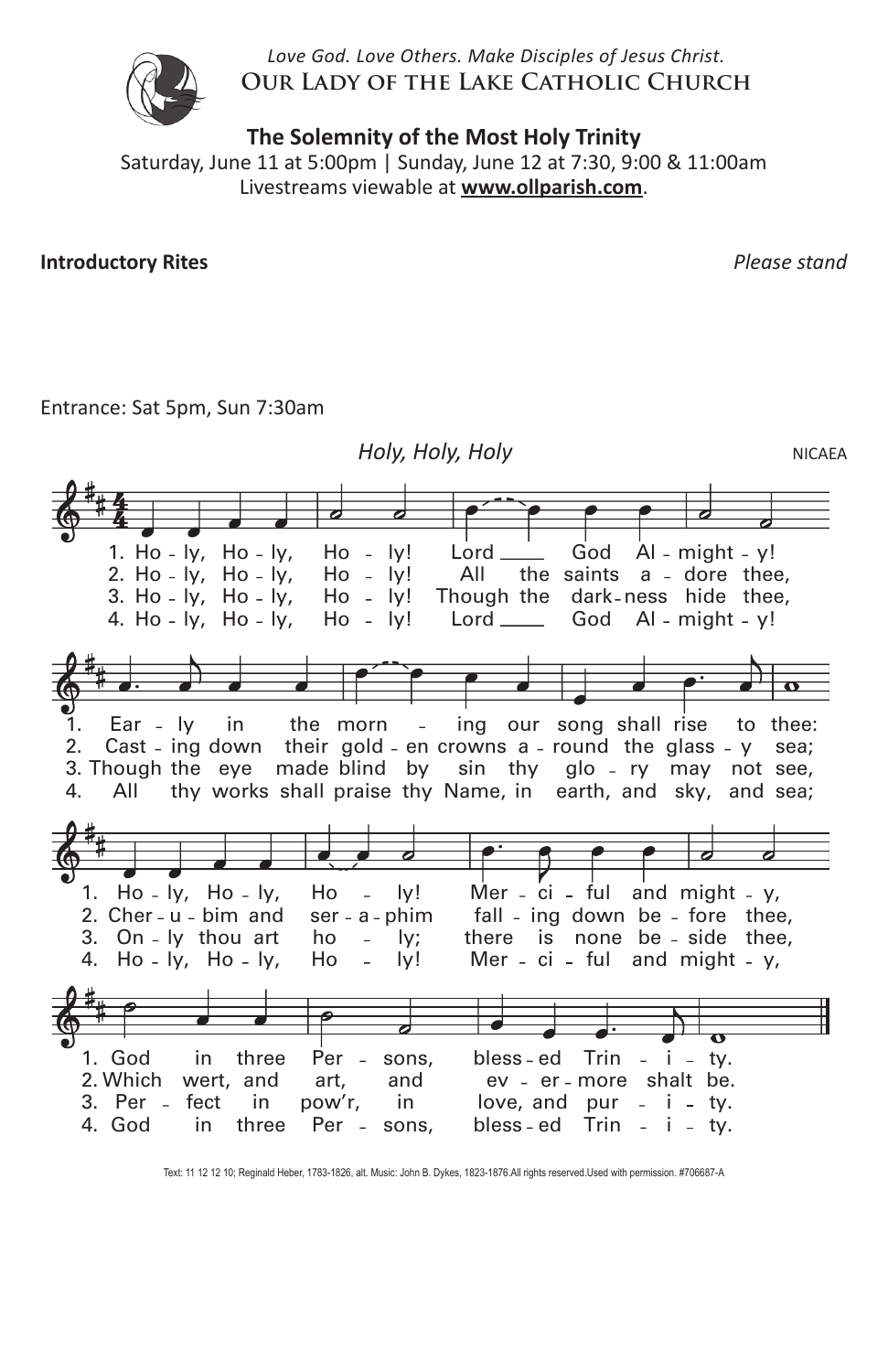Entrance: Sun 9am &11am

*Holy, Holy, Holy Timothy R. Smith* **HOLY, HOLY, HOLY**



Text: Reginald Heber, 1783-1826. Music © 1999, Timothy R. Smith. Published by Spirit & Song®, a division of OCP. All rights reserved.Used with permission. #706687-A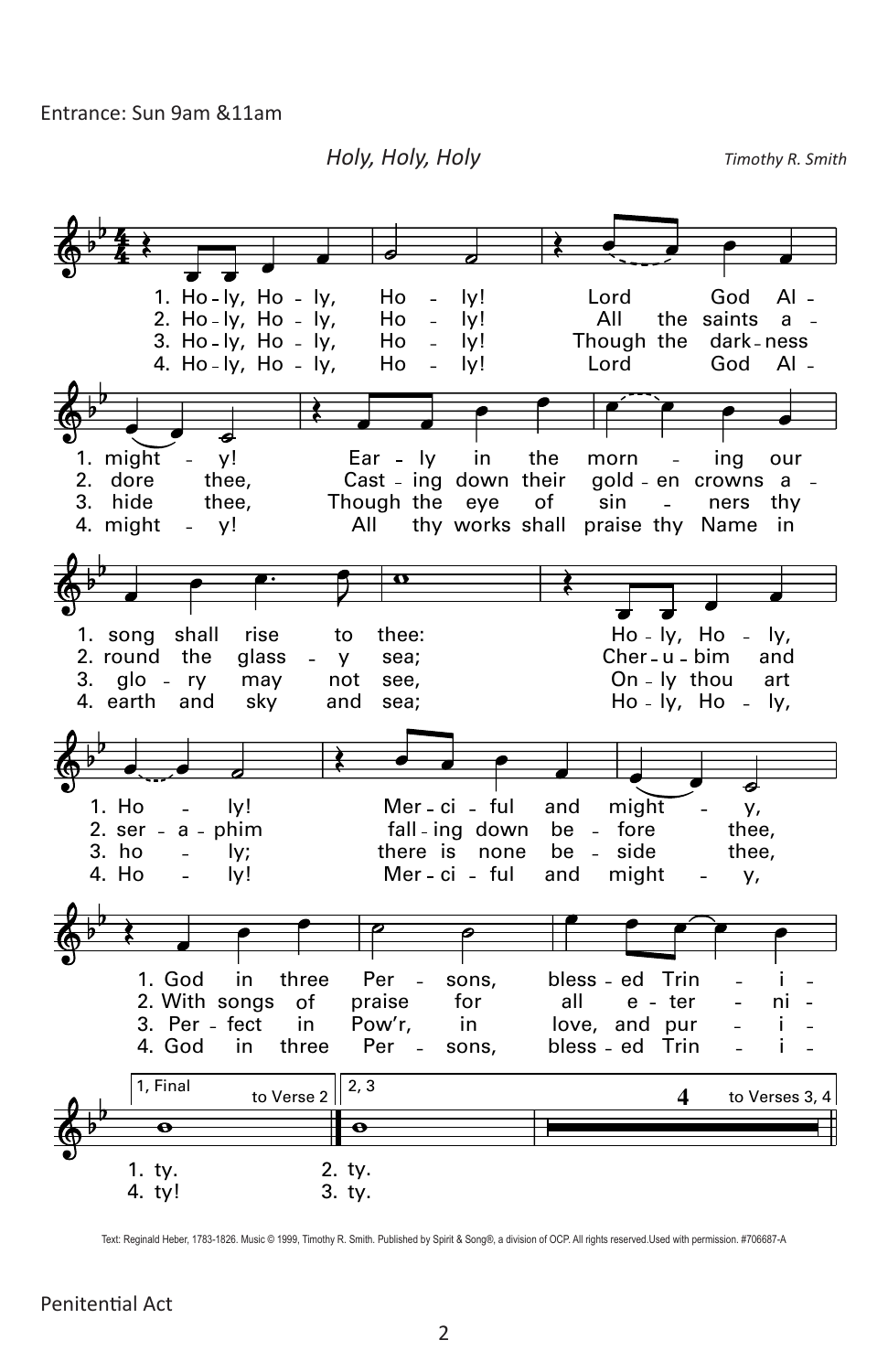

Text @ 2010, ICEL. All rights reserved. Used with permission. Music @ 2009, Curtis Stephan. Published by OCP. All rights reserved. Used with permission. #706687-A

**Opening Prayer**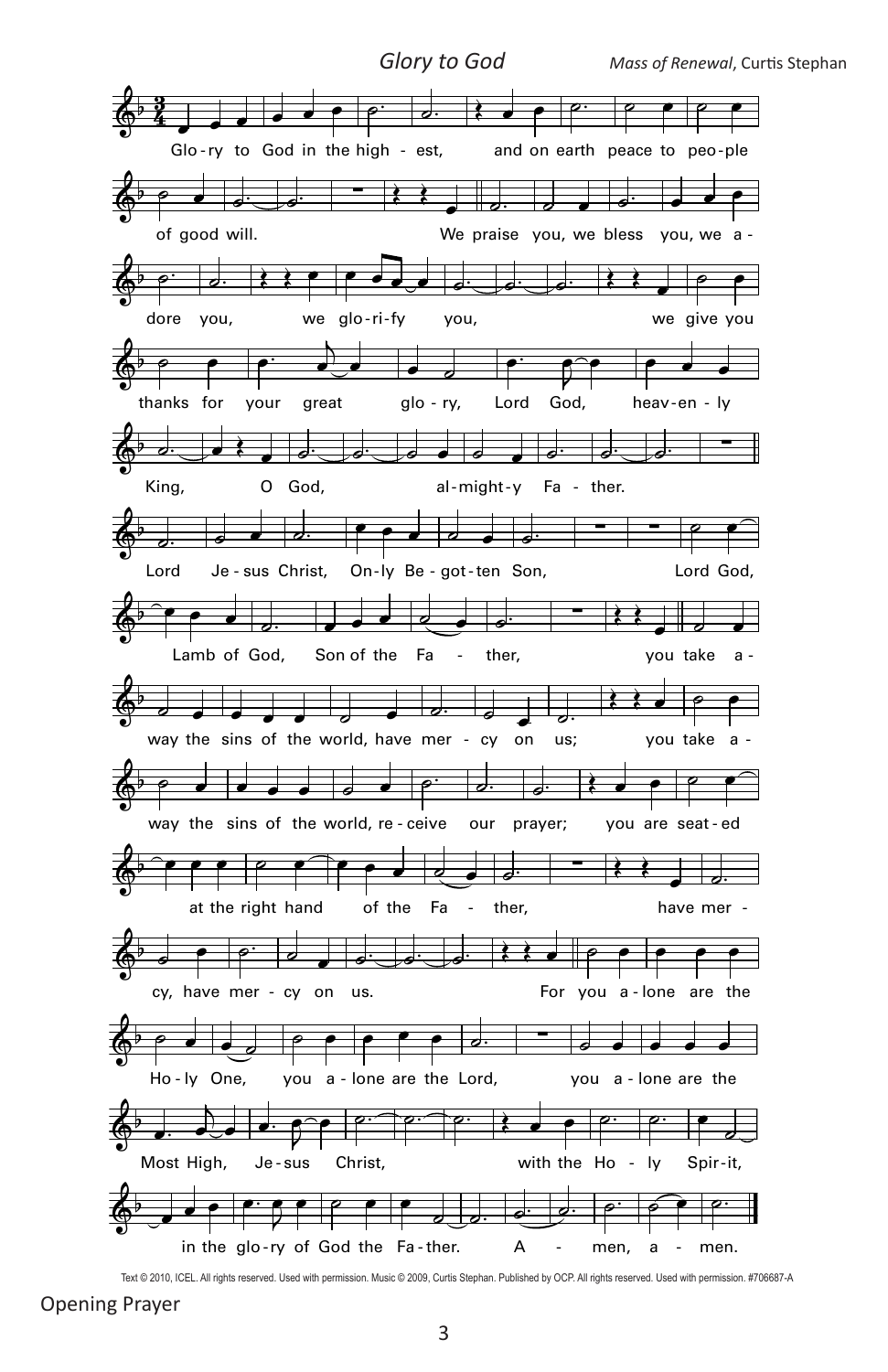## **THE LITURGY OF THE WORD**



Text © 1969, 1981, 1997, ICEL. All rights reserved. Used with permission. Music: Owen Alstott, © 1977, 1990, OCP. All rights reserved. Used with Permission. #706687-A

Second Reading - *Romans 5:1-5*

| Lector: | The Word of the Lord. |
|---------|-----------------------|
| All:    | Thanks be to God.     |



Note: Verses available in accompaniment books. Music @ 2018, Sarah Hart. Published by OCP. All rights reserved.All rights reserved.Used with permission. #706687-A

#### Gospel Acclamation Verse - *Revelation 1:8*

Glory to the Father, the Son, and the Holy Spirit; to God who is, who was, and who is to come.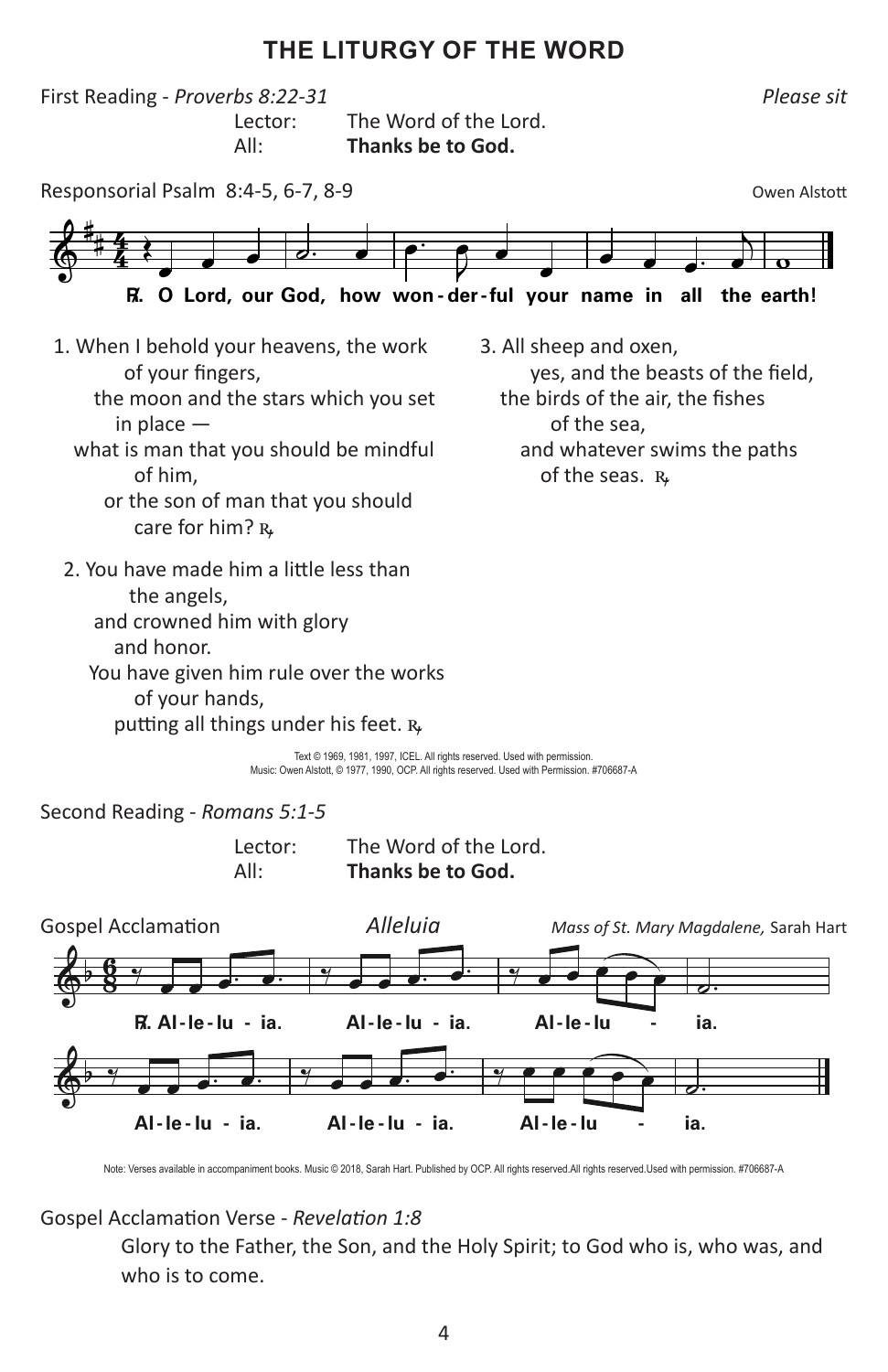Gospel - *John 16:12-15*

|                 | Priest: | The Lord be with you.                             |
|-----------------|---------|---------------------------------------------------|
|                 | All:    | And with your spirit.                             |
|                 | Priest: | A reading from the holy Gospel according to John. |
|                 | All:    | Glory to you, O Lord.                             |
| [After reading] | Priest: | The Gospel of the Lord.                           |
|                 | All:    | Praise to you, Lord Jesus Christ.                 |

Homily

Profession of Faith - The Nicene Creed *Please stand*

I believe in one God, the Father almighty, maker of heaven and earth, of all things visible and invisible.

I believe in one Lord Jesus Christ, the Only Begotten Son of God, born of the Father before all ages.

God from God, Light from Light, true God from true God, begotten, not made, consubstantial with the Father; through him all things were made.

For us men and for our salvation he came down from heaven, *[bow]*

and by the Holy Spirit was incarnate of the Virgin Mary, and became man.

For our sake he was crucified under Pontius Pilate, he suffered death and was buried, and rose again on the third day in accordance with the Scriptures.

He ascended into heaven and is seated at the right hand of the Father. He will come again in glory to judge the living and the dead and his kingdom will have no end.

I believe in the Holy Spirit, the Lord, the giver of life, who proceeds from the Father and the Son, who with the Father and the Son is adored and glorified, who has spoken through the prophets.

I believe in one, holy, catholic and apostolic Church. I confess one Baptism for the forgiveness of sins and I look forward to the resurrection of the dead and the life of the world to come.

Amen.

Prayers of the Faithful

| Lector: | We pray to the Lord.   |
|---------|------------------------|
| All:    | Lord, hear our prayer. |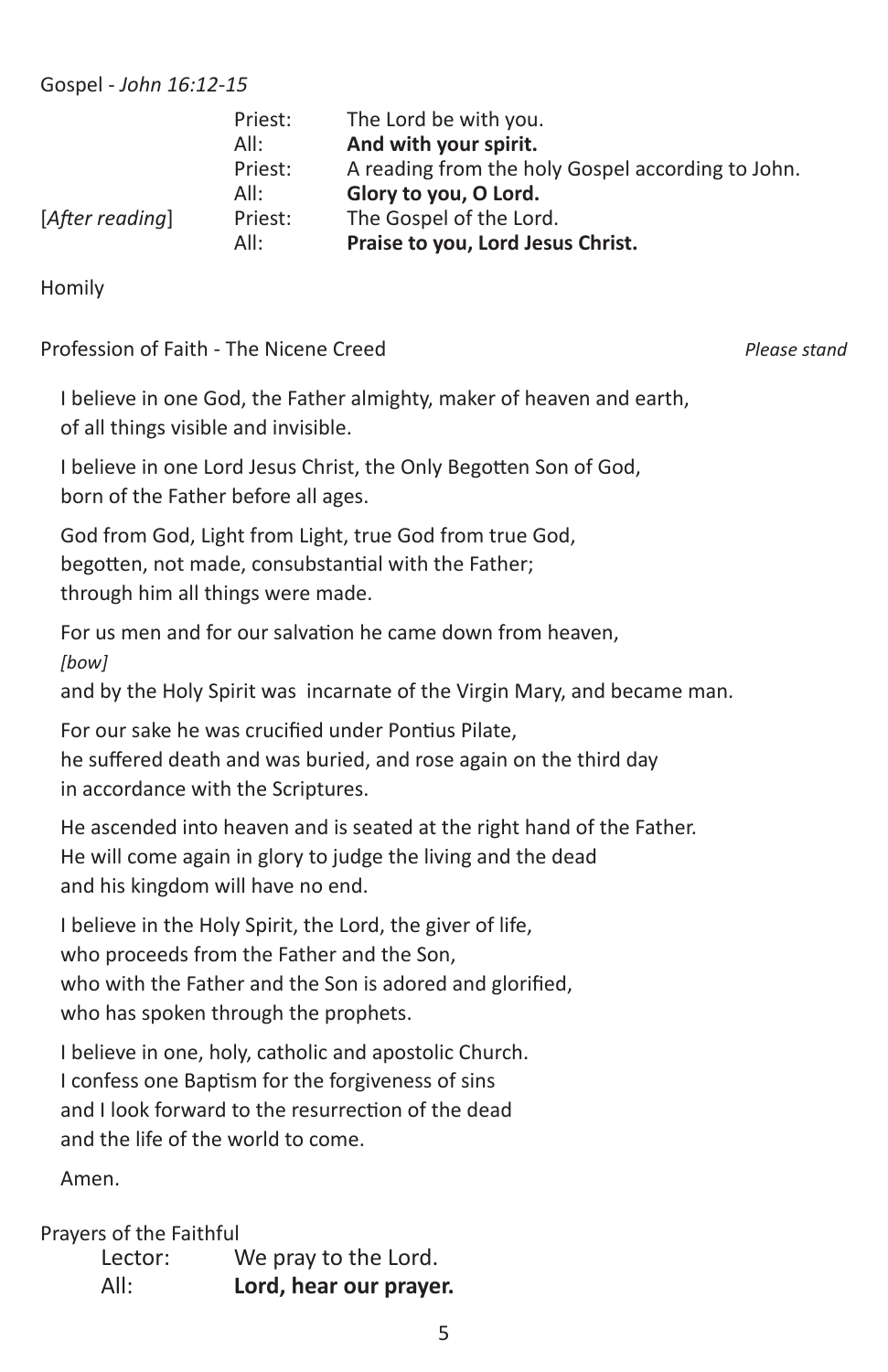## **THE LITURGY OF THE EUCHARIST**

The Preparation of the Gifts *Please sit*

*If you would like to make an offering during this time of giving, text "DONATE" to (503) 468-4483 (503-468-GIVE)*

Saturday 5pm, Sunday 7:30am

 *How Great Thou Art Breaking Bread 432*

Sunday 9am and 11am

**Hear Our Prayer** Tom Tomaszek



<sup>© 1997,</sup> Thomas N. Tomaszek. Published by Spirit & Song®, a division of OCP. All rights reserved. Used with permission. #706687-A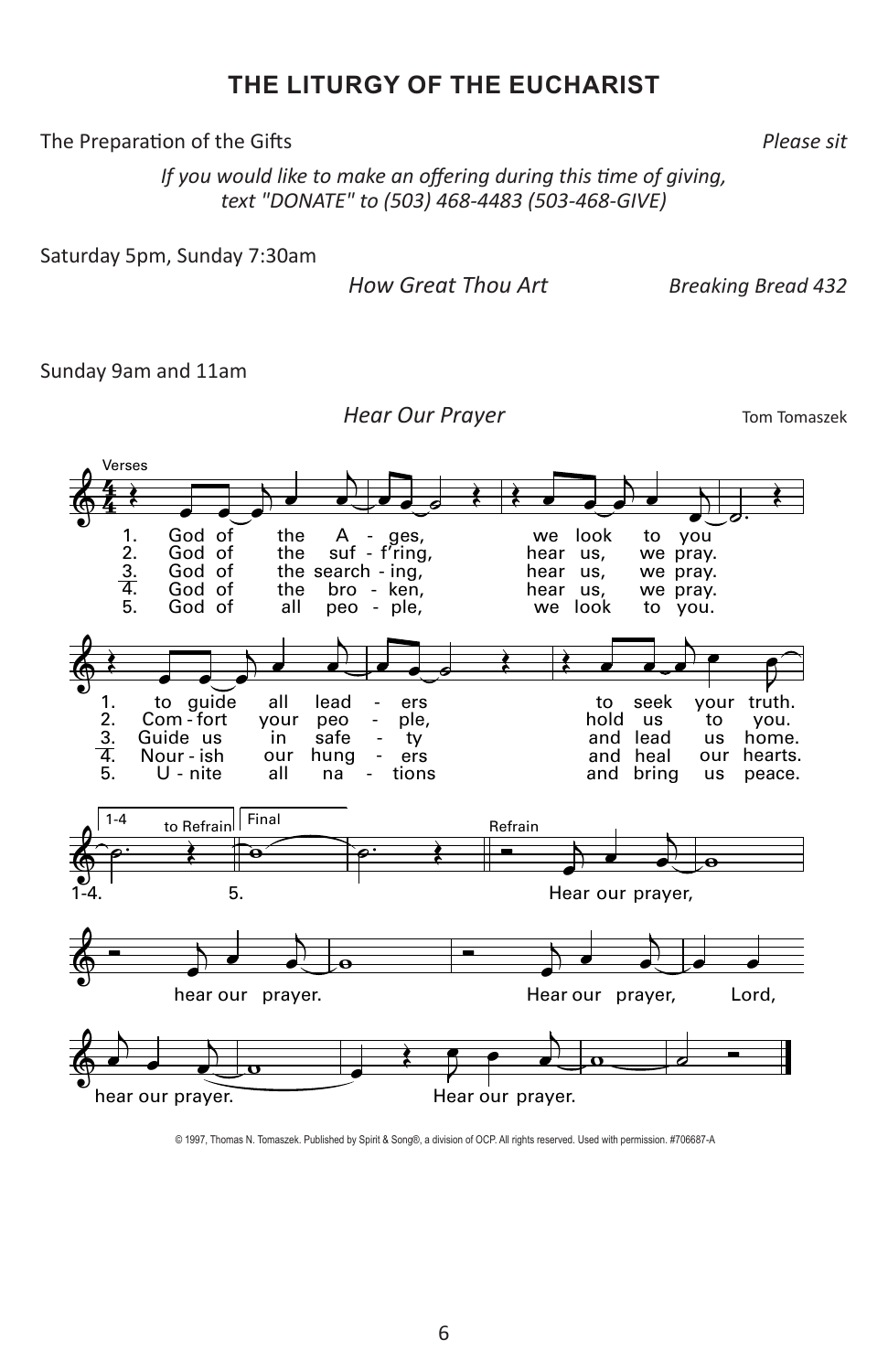#### *Please stand*

Priest: Pray, brothers and sisters, that my sacrifice and yours may be acceptable to God, the almighty Father.

All: **May the Lord accept the sacrifice at your hands, for the praise and glory of his name, for our good and the good of all his Holy Church.**



Text @ 2010, ICEL. All rights reserved. Used with permission. Music @ 2018, Sarah Hart. Published by OCP. All rights reserved. Used with permission. #706687-A



Text © 2010, ICEL. All rights reserved. Used with permission. Music © 2018, Sarah Hart.<br>Published by OCP. All rights reserved. Used with permission. #706687-A



Music © 2018, Sarah Hart. Published by OCP. All rights reserved. Used with permission. #706687-A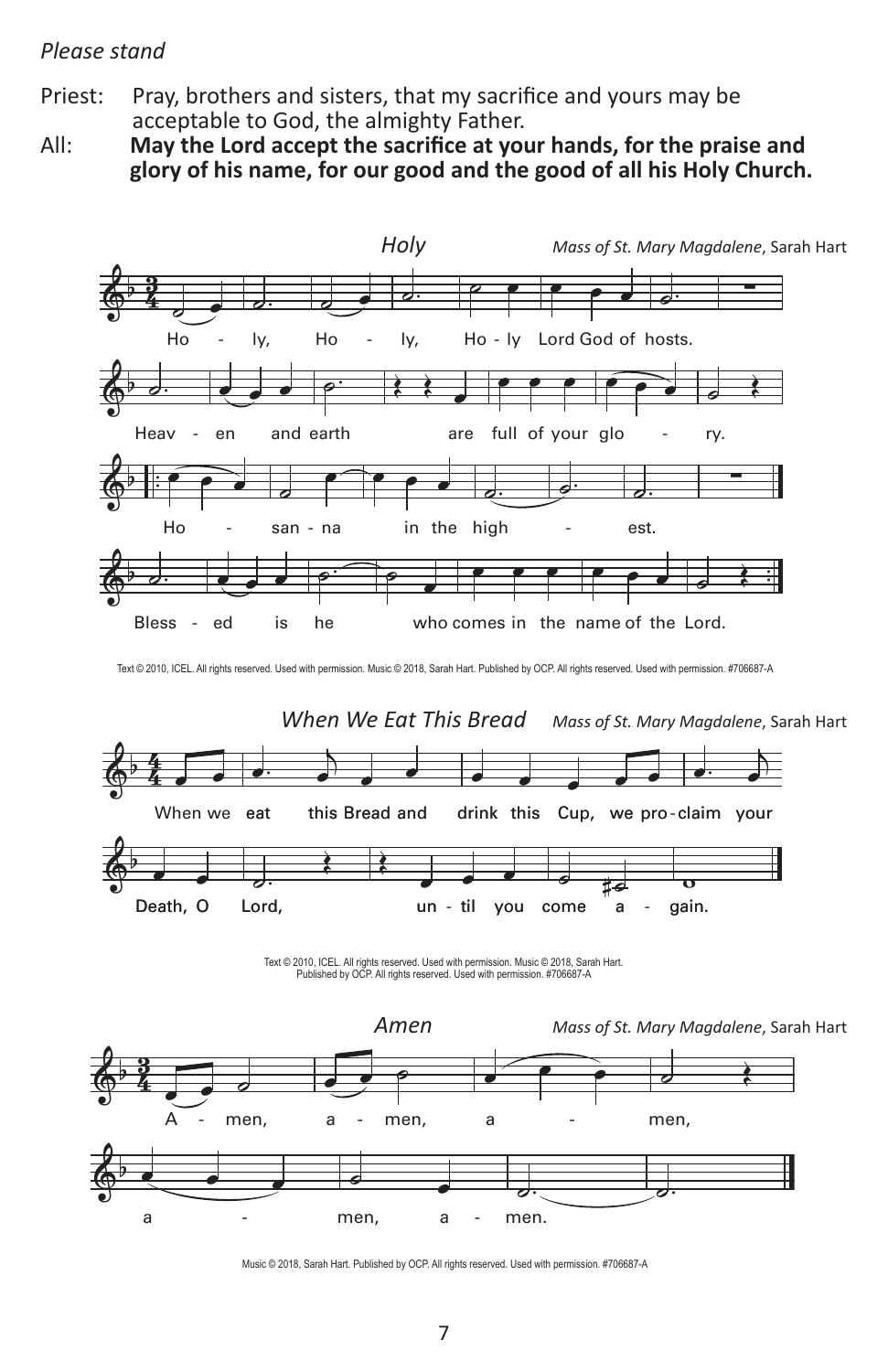

Music © 2018, Sarah Hart. Published by OCP. All rights reserved. Used with permission. #706687-A

#### Communion Rite

### *Act of Spiritual Communion*

My Jesus, I believe that You are present in the Most Holy Sacrament. I love You above all things, and desire to receive You into my soul. Since I cannot at this moment receive you sacramentally, come at least spiritually into my heart. I embrace You as if You were already there and unite myself wholly to You. Never permit me to be separated from You. Amen.



Tune: Jacques Berthier, © 1984, Les Presses de Taizé, GIA Publications, Inc., agent Text: John 6; adapt. by Robert J. Batastini,<br>© 1984, Les Presses de Taizé, GIA Publications, Inc., agentAll rights reserved. Used with p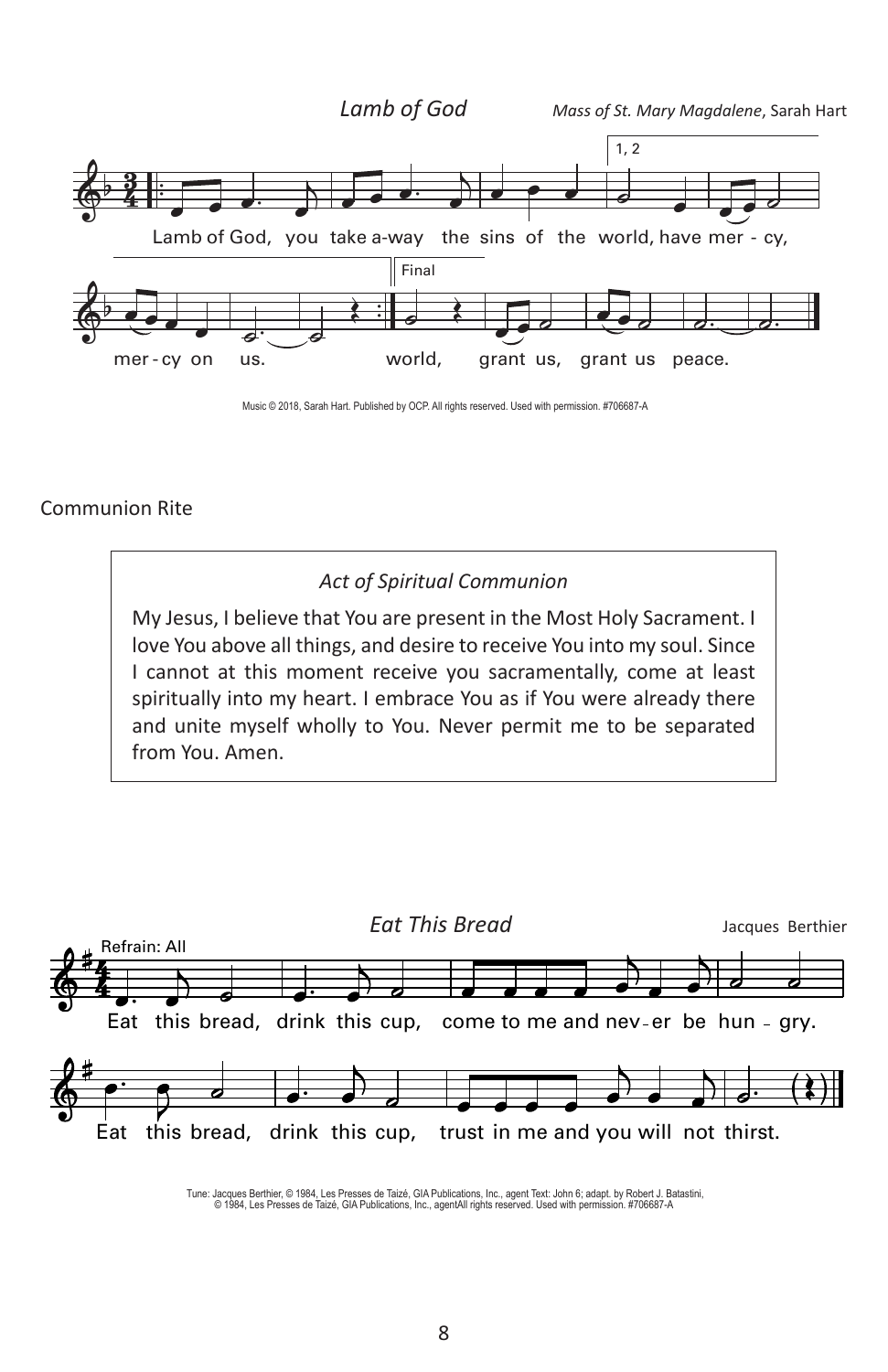

Text: Based on Luke 24:13–35; John 15:1–2; John 20:19–31; 1 Corinthians 12:12–13. Text: Based on Luke 24:13-35; John 15:1-2; John 20:19-31; 1 Corinthians 12:12-13. Text and music © 2002, 2008, iext: Based on Luke 24:13-35; John 15:1-2; John 20:19-31; 1 Conntnians 12:12-13. Text and music © 2002, 2008,<br>Timothy R. Smith. Published by OCP. All rights reserved. Used with permission. #706687-A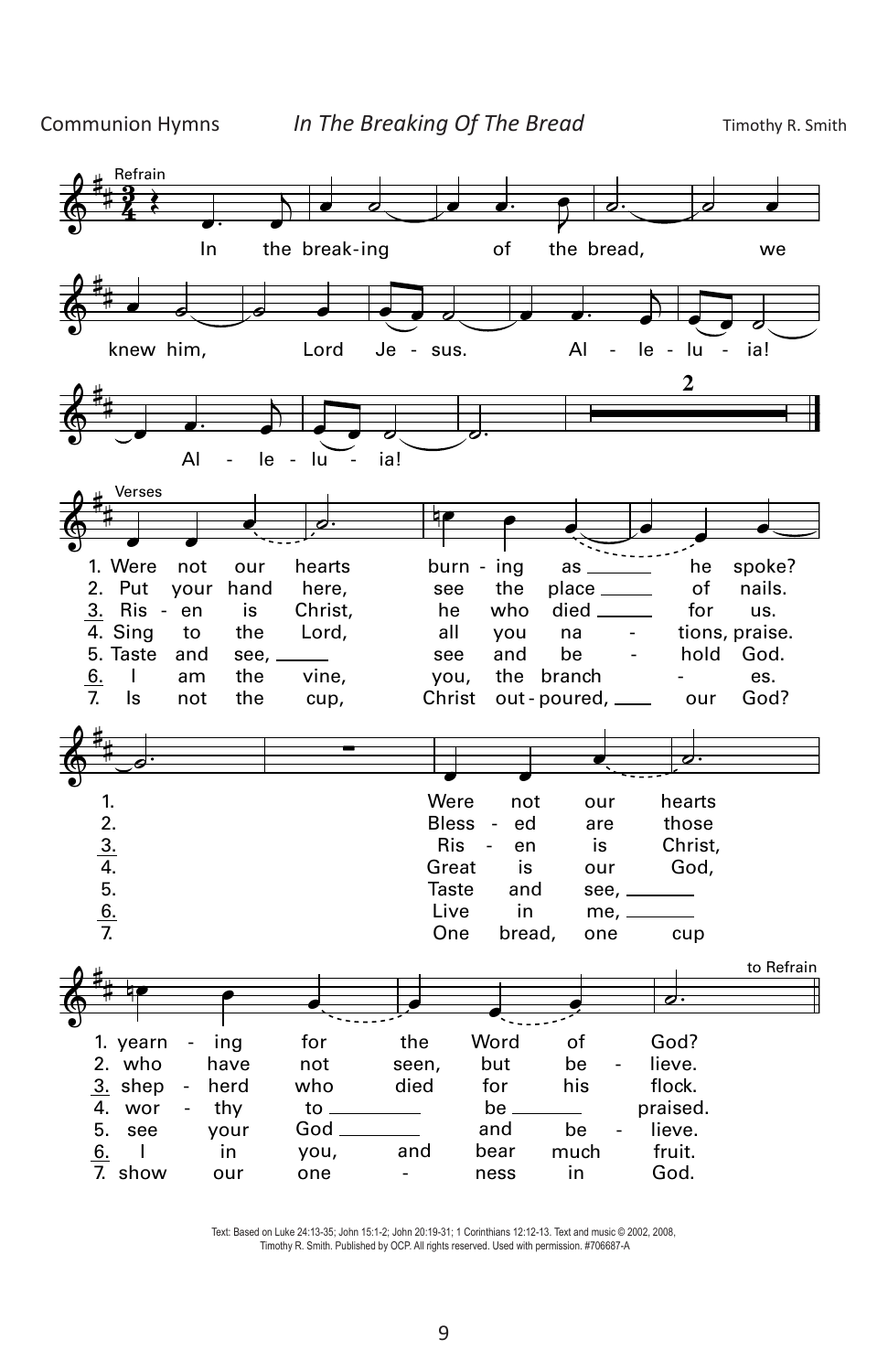Holy God, We Praise Thy Name



Text: 78 78 77 with additions; Te Deum laudamus; attr. to St. Nicetas of Remesiana, ca. 335-414; Grosser Gott, wir loben dich; tr. ascr. to Ignaz Franz, 1719-1790; tr. by Clarence A. Walworth, 1820-1900. Music: Allgemeines Katholisches Gesangbuch, Vienna, ca. 1774. Bridge text and music, and this arrangement © 2012, Rick Modlin. Published by Spirit & Song®, a division of OCP. All rights reserved. Used with Permission. All rights reserved #706687-A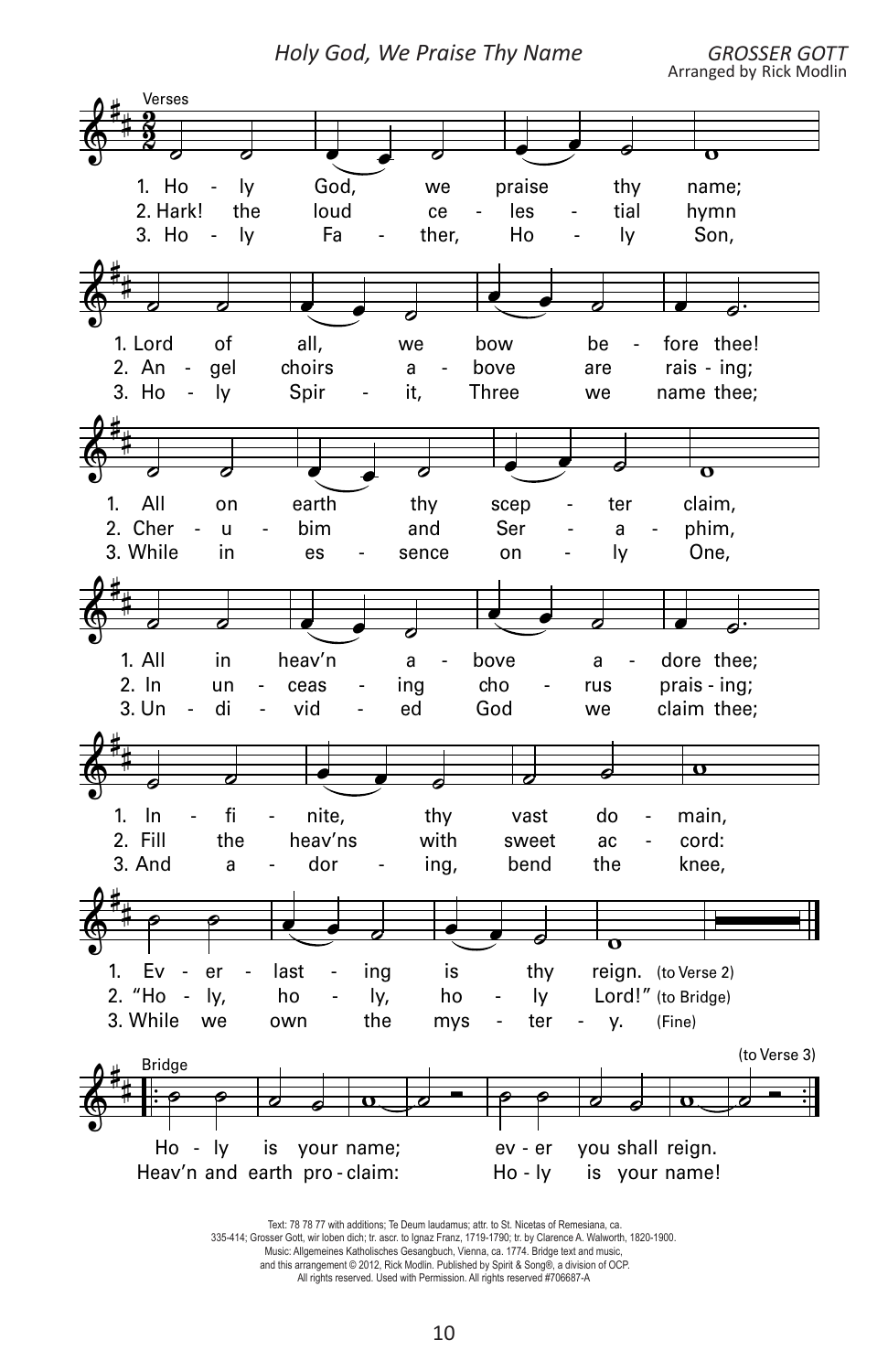Saturday 5pm

Choral Anthem *If Ye Love Me* Thomas Tallis

If ye love me, keep my commandments, and I will pray the Father, and he shall give you another comforter, that he may bide with you forever, ev'n the spirit of truth.

*(John 14:15-17)*



Final Hymn: Sat 5pm, Sun 7:30am

Text: LM; *Ave colenda Trinitas,* ca. 11th cent.; tr. by John D. Chambers, 1805–1893, alt. Text: LM; Ave colenda Trinitas, ca. 11th cent.; tr. by John D. Chambers, 1805-1893, alt.<br>Music: Genevan Psalter, 1551; attr. to Louis Bourgeois, ca. 1510-1561, alt. All rights reserved. Used with permission. #706687-A